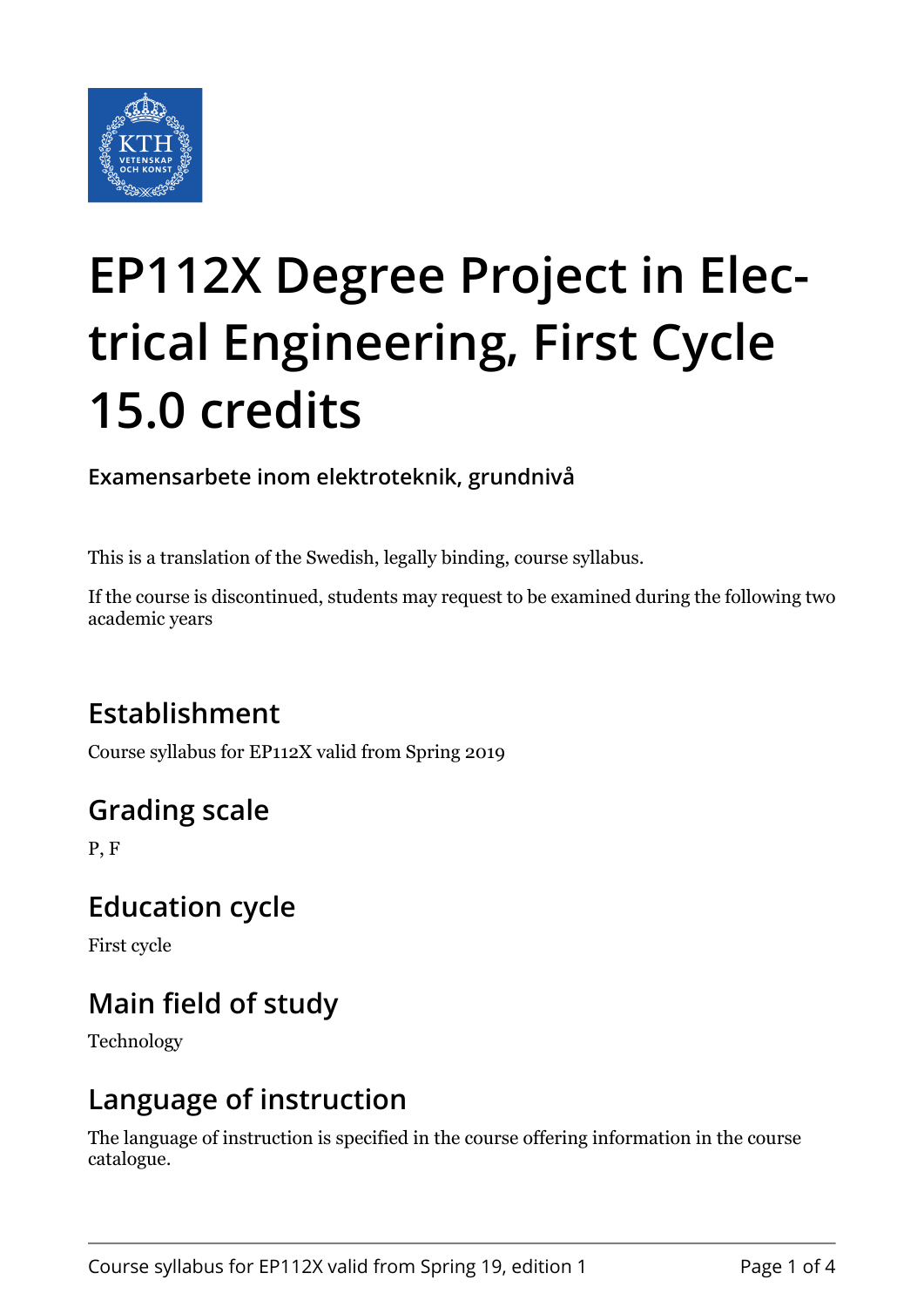## **Intended learning outcomes**

On completion of the course, the student should be able to

- 1. describe basic concepts in at least one application field of electrical engineering
- 2. identify where there is a need for additional knowledge; take responsibility for own development of knowledge; independently plan and carry out simple projects which require interaction with others to achieve an agreed-upon goal
- 3. solve larger problems at first cycle level within one application field of electrical engineering, as well as independently analyse and discuss questÃons and issues involved
- 4. show awareness of social and ethical aspects including economic, social and ecologically sustainable development
- 5. reflect on, evaluate and critically review own and others' technical and scientific results
- 6. document and present, orally as well as in writing, one's project work, using acceptable structure, formalities and language.

### **Course contents**

- Individual supervised work involving solution of a technical or scientific problem, oral and written communication of the work, as well as evaluation and critical review of own and others' results
- Seminar series addressing set-up of a work plan, information retrieval and source evaluation, reference management, written and oral presentation, as well as written and oral review of others' reports.
- Group assignment with focus on putting the results of project in a larger context, including a summary, a written reflection over the ethical importance of the project for a sustainable society and a popular description.

# **Disposition**

The main content is work on a supervised project with solution of a technical or scientific problem related to a larger context which is common to several project groups; oral and written communication, as well as evaluation and critical review of own and others' results in the same context. As support for this process, there is a seminar series addressing project organisation, information retrieval, reference management, oral and written presentation, as well as a written analysis of the importance of the context for a sustainable society and the engineer's ethical responsibility.

## **Specific prerequisites**

Eligibility for the course Degree Project in Electrical Engineering, first cycle 15.0 credits: eligibility for studies in school year 3 in the Engineering Programme in Electrical Engineering or completion of 120 credits compulsory courses according to the programme syllabus before the beginning of this course.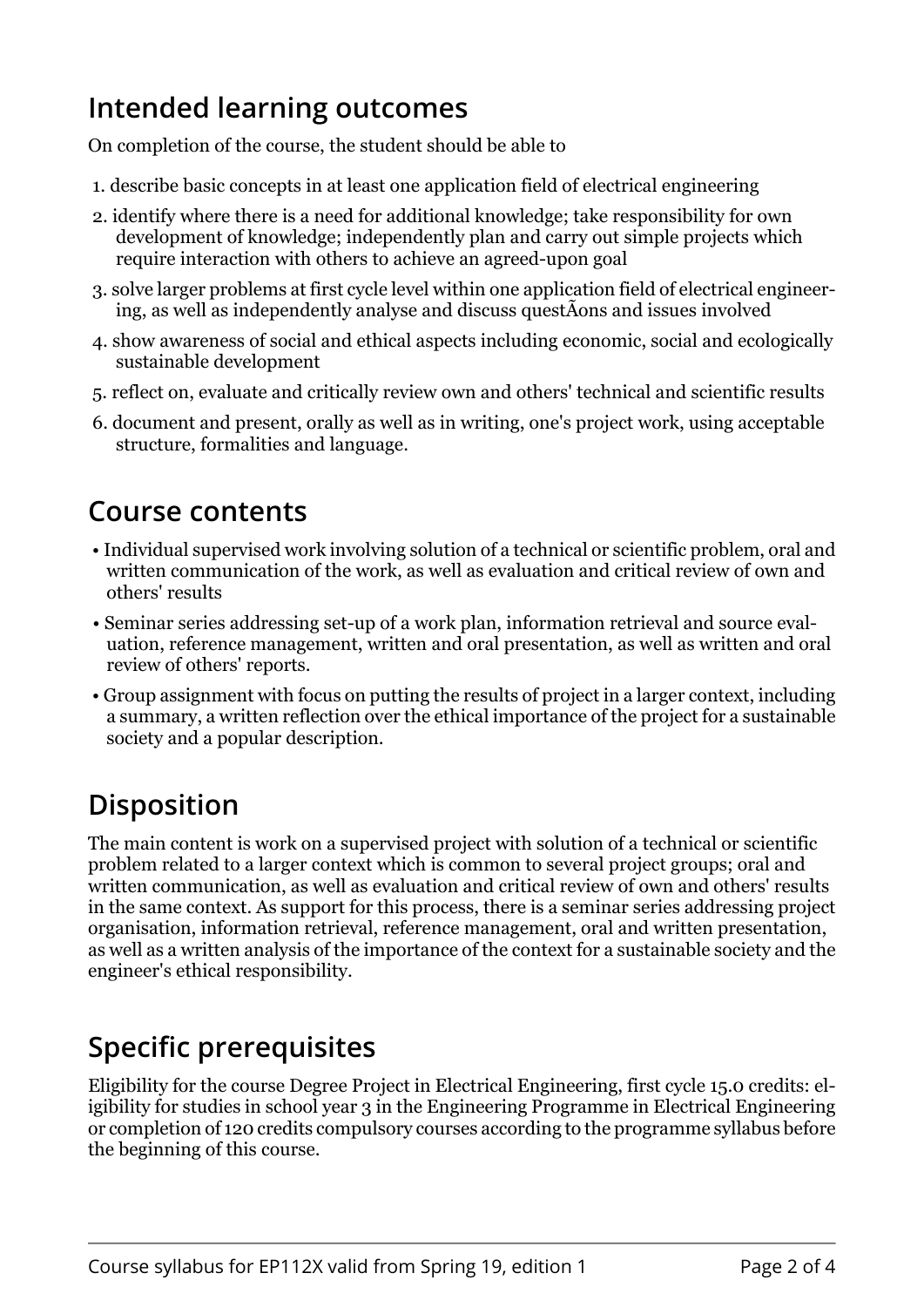# **Course literature**

Course syllabus and hand-out material from the seminar series, as well as independently obtained technical or scientific information in each context.

## **Examination**

• XUPP - Degree project, 15.0 credits, grading scale: P, F

Based on recommendation from KTH's coordinator for disabilities, the examiner will decide how to adapt an examination for students with documented disability.

The examiner may apply another examination format when re-examining individual students.

Examination takes place continuously during the course through a number of different course components. All course components give credit. To pass the course at least 1 credit must be obtained for each course component and the total sum of all credits must be at least 12 of 20 possible credits.

Should 0 credits be earned on any course component and/or the sum of credit is between 9 and 11 credits, it is possible to submit supplementary make-up work. The supplementary make-up work will always be significantly more extensive than the regular assignment. All supplementary make-up work must be submitted no later than 3 weeks after the project presentation. The next opportunity to submit compementary work will be when the course is given the following year.

# **Other requirements for final grade**

- 1. Attendance at seminars
- 2. Work plan
- 3. Passed session in reference management
- 4. Implementation of the project
- 5. Summary of context
- 6. Report- contents
- 7. Report- language & structure
- 8. Report- layout
- 9. Written and oral feedback
- 10. Oral presentation

## **Ethical approach**

- All members of a group are responsible for the group's work.
- In any assessment, every student shall honestly disclose any help received and sources used.